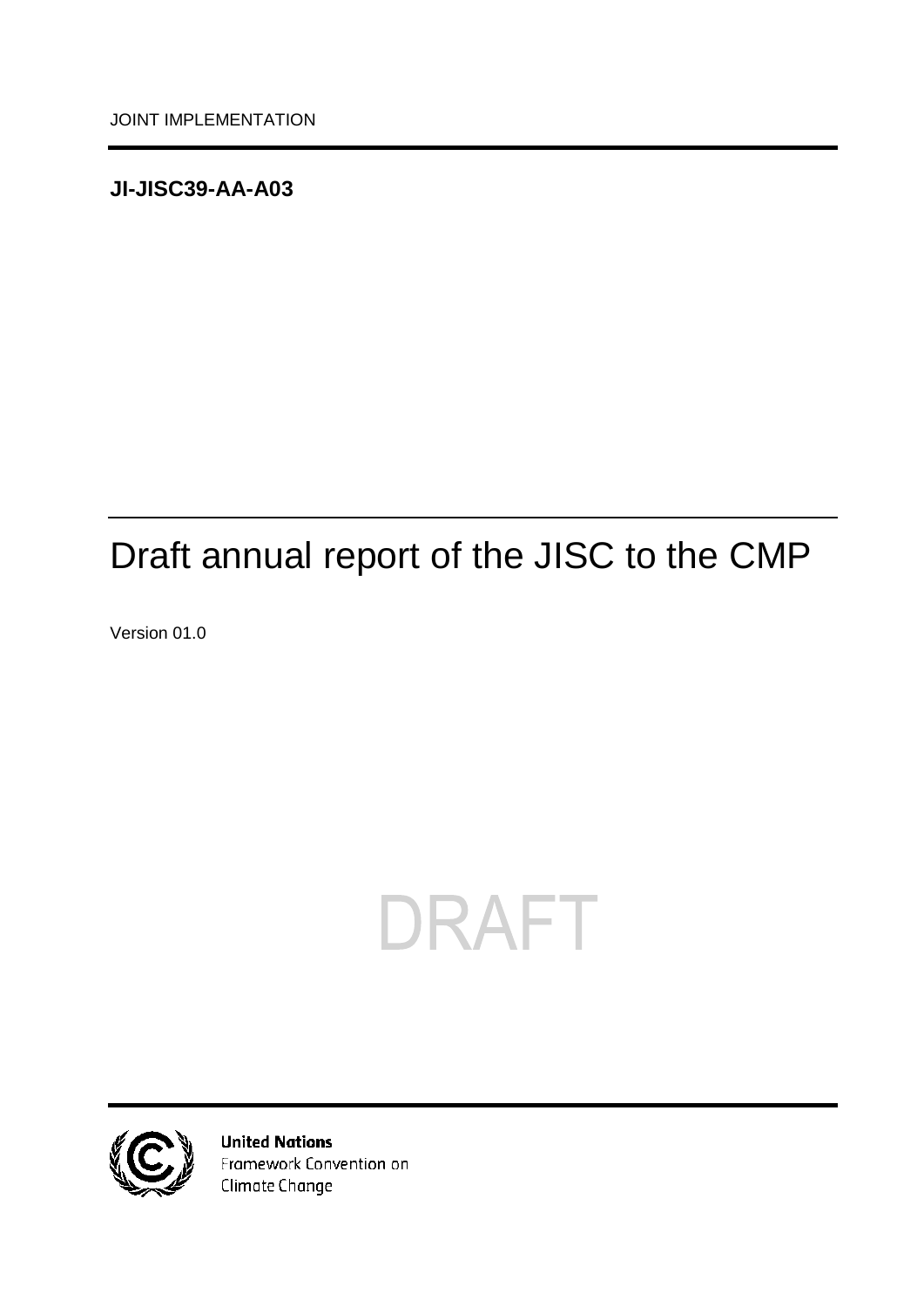#### **TABLE OF CONTENTS Page**

| 1. |                                                                                                                           |                                                                                                                 | $\overline{\mathbf{3}}$ |
|----|---------------------------------------------------------------------------------------------------------------------------|-----------------------------------------------------------------------------------------------------------------|-------------------------|
|    | 1.1.                                                                                                                      |                                                                                                                 | 3                       |
|    | 1.2.                                                                                                                      |                                                                                                                 | 3                       |
|    | 1.3.                                                                                                                      | Action to be taken by the Conference of the Parties serving as the                                              | 3                       |
| 2. |                                                                                                                           |                                                                                                                 | 4                       |
| 3. |                                                                                                                           |                                                                                                                 | 4                       |
|    | 3.1.                                                                                                                      | Implementation of the draft joint implementation modalities and                                                 | 4                       |
|    | 3.2.                                                                                                                      |                                                                                                                 | 5                       |
|    | 3.3.                                                                                                                      |                                                                                                                 | 5                       |
|    | 3.4.                                                                                                                      | Verification procedure under the Joint Implementation Supervisory                                               | 6                       |
| 4. |                                                                                                                           |                                                                                                                 | 6                       |
|    | 4.1.                                                                                                                      |                                                                                                                 | 6                       |
|    | 4.2.                                                                                                                      |                                                                                                                 | 6                       |
|    | 4.3.                                                                                                                      |                                                                                                                 | 6                       |
|    | 4.4.                                                                                                                      | Election of the Chair and the Vice-Chair of the Joint Implementation                                            | $\overline{7}$          |
|    | 4.5.                                                                                                                      |                                                                                                                 | $\overline{7}$          |
| 5. | STATUS OF FINANCIAL RESOURCES FOR THE WORK OF THE JOINT<br><b>IMPLEMENTATION SUPERVISORY COMMITTEE AND ITS SUPPORTING</b> |                                                                                                                 | 8                       |
| 6. |                                                                                                                           | RECOMMENDATIONS TO THE CONFERENCE OF THE PARTIES SERVING<br>AS THE MEETING OF THE PARTIES TO THE KYOTO PROTOCOL | 9                       |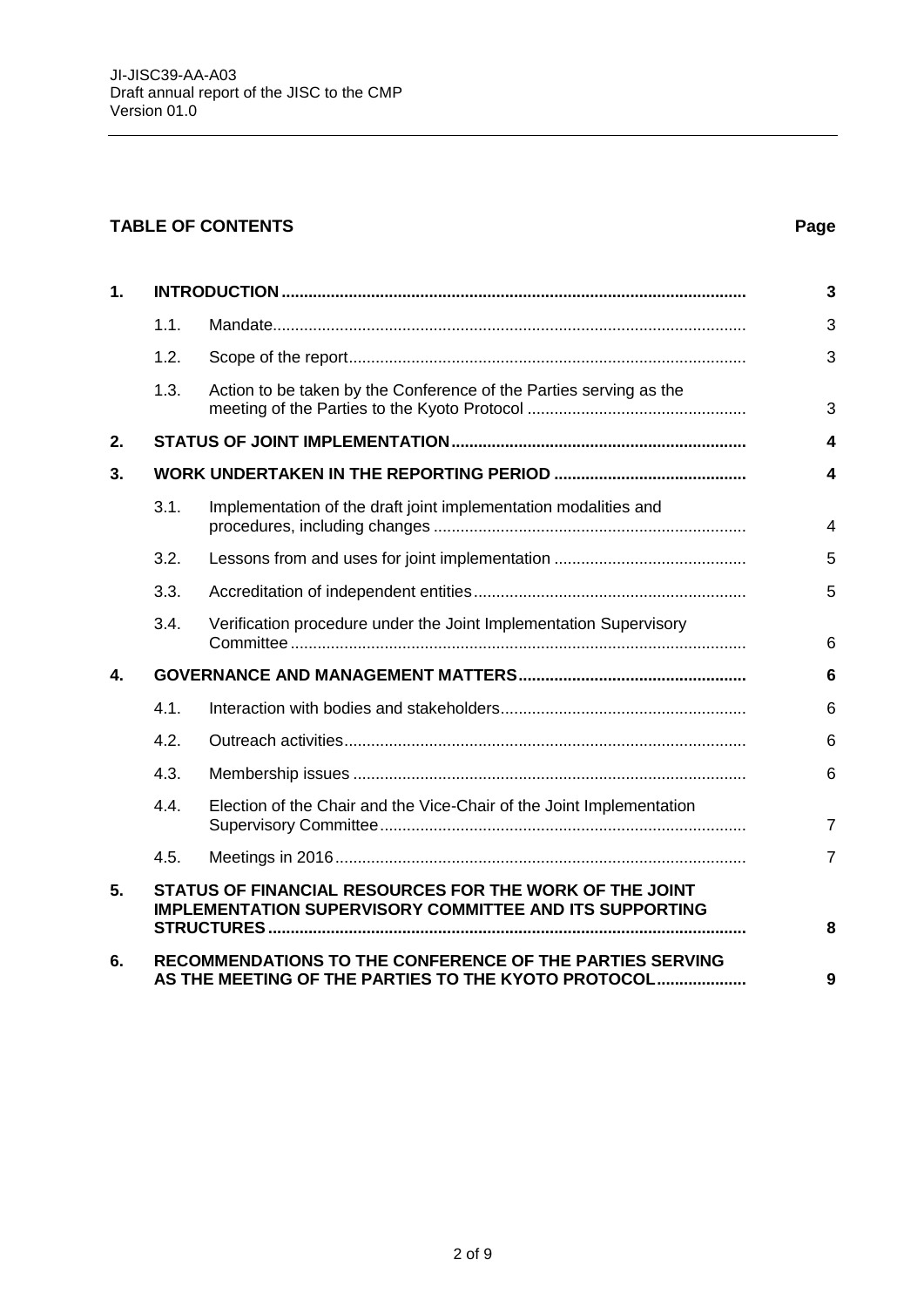#### <span id="page-2-0"></span>**1. Introduction**

#### <span id="page-2-1"></span>**1.1. Mandate**

- 1. The Conference of the Parties serving as the meeting of the Parties to the Kyoto Protocol (CMP), by decision 10/CMP.1, established the Joint Implementation Supervisory Committee (JISC) to supervise, inter alia, the verification of emission reductions or removal enhancements generated by projects under Article 6 of the Kyoto Protocol (hereinafter referred to as JI<sup>1</sup> projects) in accordance with the "Guidelines for the implementation of Article 6 of the Kyoto Protocol" (hereinafter referred to as the JI guidelines).<sup>2</sup>
- 2. In accordance with paragraph 3(a) of the JI guidelines, the JISC is required to report on its activities to each session of the CMP. The CMP provides guidance regarding the implementation of Article 6 of the Kyoto Protocol and exercises authority over the JISC.

#### <span id="page-2-2"></span>**1.2. Scope of the report**

- 3. This annual report of the JISC to the CMP covers JI activities carried out between 8 September 2015 and 21 September 2016 (hereinafter referred to as the reporting period). The Chair of the JISC, Mr. Konrad Raeschke-Kessler, will highlight any relevant subsequent matters in his oral report to CMP 12. During the reporting period, the JISC held two meetings.
- 4. This report describes the status of the JI mechanism and covers the work undertaken by the JISC during the reporting period, including its responsibilities relating to operation of the verification procedure under the JISC (hereinafter referred to as JI Track 2), 3 the operation of the JI accreditation process and the financial status of the JI mechanism.
- 5. Full details of the operation and functions of the JISC are available on the web pages on JI on the UNFCCC website (hereinafter referred to as the JI website), which are the central repository for reports on meetings of the JISC, JI project- and accreditation-related information and documents adopted by the JISC.<sup>4</sup>

#### <span id="page-2-3"></span>**1.3. Action to be taken by the Conference of the Parties serving as the meeting of the Parties to the Kyoto Protocol**

6. Parties may wish to review this report and take note of the oral report by the Chair of the JISC to CMP 12.

<sup>1</sup> Joint implementation.

<sup>2</sup> Annex to decision 9/CMP.1.

<sup>3</sup> Outlined in paragraphs 30–45 of the JI guidelines.

<sup>4</sup> <http://ji.unfccc.int>.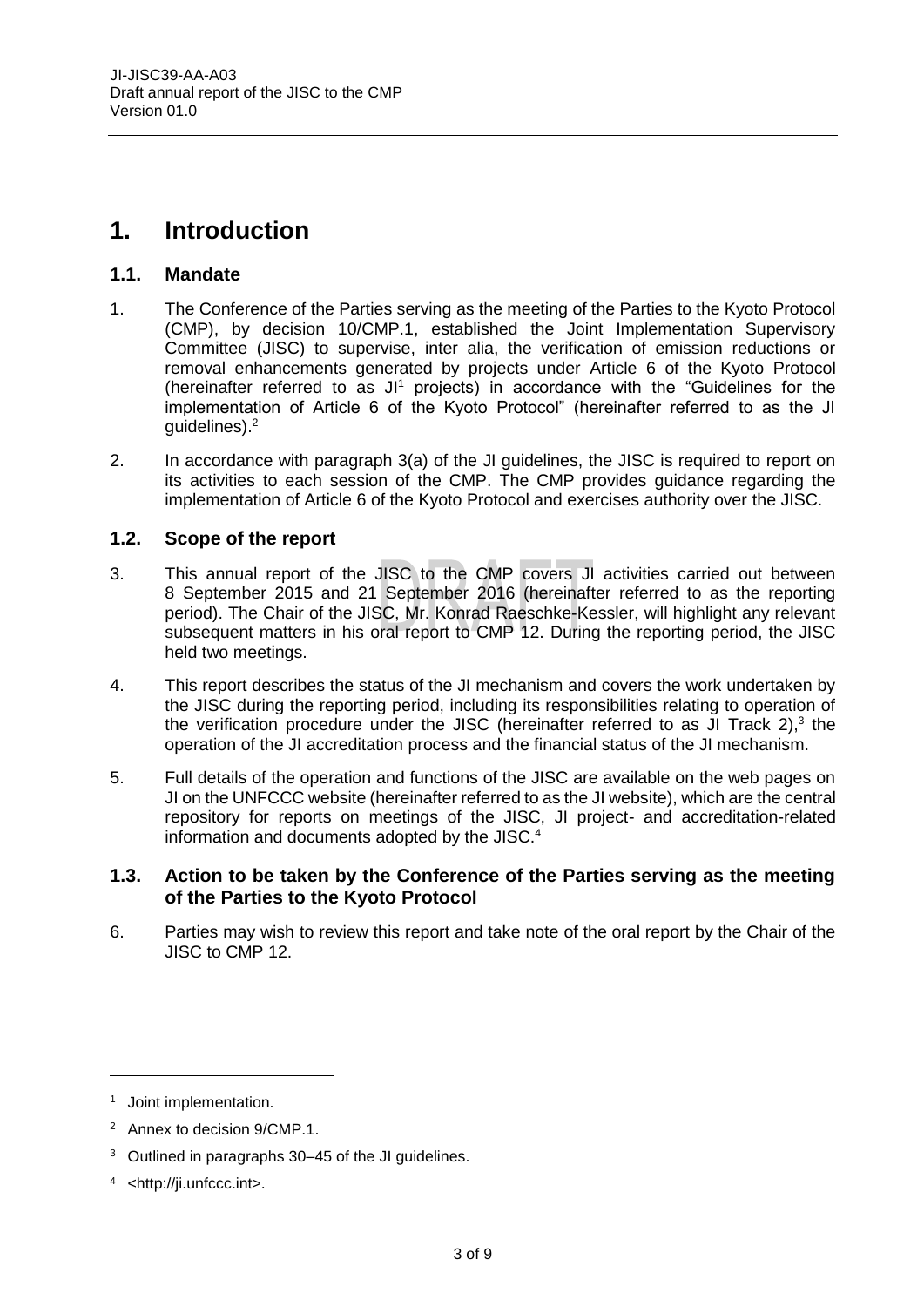- 7. In accordance with paragraphs 4–6 of the JI guidelines, the CMP is to elect JISC members for a term of two years, upon receipt of nominations from Parties, as follows:
	- (a) Two members and two alternate members from Parties included in Annex I to the Convention (Annex I Parties) that are undergoing the process of transition to a market economy;
	- (b) Two members and one alternate members from the Annex I Parties not referred to in paragraph 7(a) above;
	- (c) One member and one alternate member from Parties not included in Annex I to the Convention (non-Annex I Parties).

#### <span id="page-3-0"></span>**2. Status of joint implementation**

- 8. Activity under JI virtually ceased at the end of the first commitment period of the Kyoto Protocol in 2012. The last issuance of emission reduction units (ERUs) under Track 1<sup>5</sup> was reported in August 2015, whereas the last Track 2 ERU issuance was reported in October 2014 (see chapter 3.4).
- 9. Because ERUs are created by converting a country's assigned amount units under the Kyoto Protocol into ERUs, the JI mechanism is blocked from operating until countries ratify the Doha Amendment to the Kyoto Protocol,<sup>6</sup> launching the second commitment period of the Protocol.
- 10. The JISC continues to fulfil its mandate, keeping JI available for use by Parties and responding to requests from Parties. However, unless instructed otherwise by Parties, the JISC will pursue no further developmental work on the mechanism, given the mechanism's place under the Kyoto Protocol and questions concerning the ratification of the second commitment period of the Protocol.

### <span id="page-3-1"></span>**3. Work undertaken in the reporting period**

#### <span id="page-3-2"></span>**3.1. Implementation of the draft joint implementation modalities and procedures, including changes**

- 11. In response to the request in 7/CMP.11, paragraphs 4 and 5, the JISC agreed at JISC 38 on two recommendations, which were subsequently submitted to the Subsidiary Body for Implementation at its forty-fourth session (May 2016):
	- (a) Actions that would be necessary to implement the draft JI modalities and rules of procedures; 7

 $\overline{a}$ 

<sup>5</sup> Under joint implementation Track 1, national governments, not the joint implementation supervisory committee, are responsible for oversight of projects and for the issuance of emission reduction units from those projects.

<sup>&</sup>lt;sup>6</sup> The Doha Amendment to the Kyoto Protocol, which establishes the Protocol's second commitment period, has yet to be ratified. As at 18 July 2016, 66 countries had ratified the Amendment, of the 144 ratifications required for the Amendment to enter into force. See <http://unfccc.int/kyoto\_protocol/doha\_amendment/items/7362.php>.

<sup>7</sup> FCCC/SBI/2016/INF.7.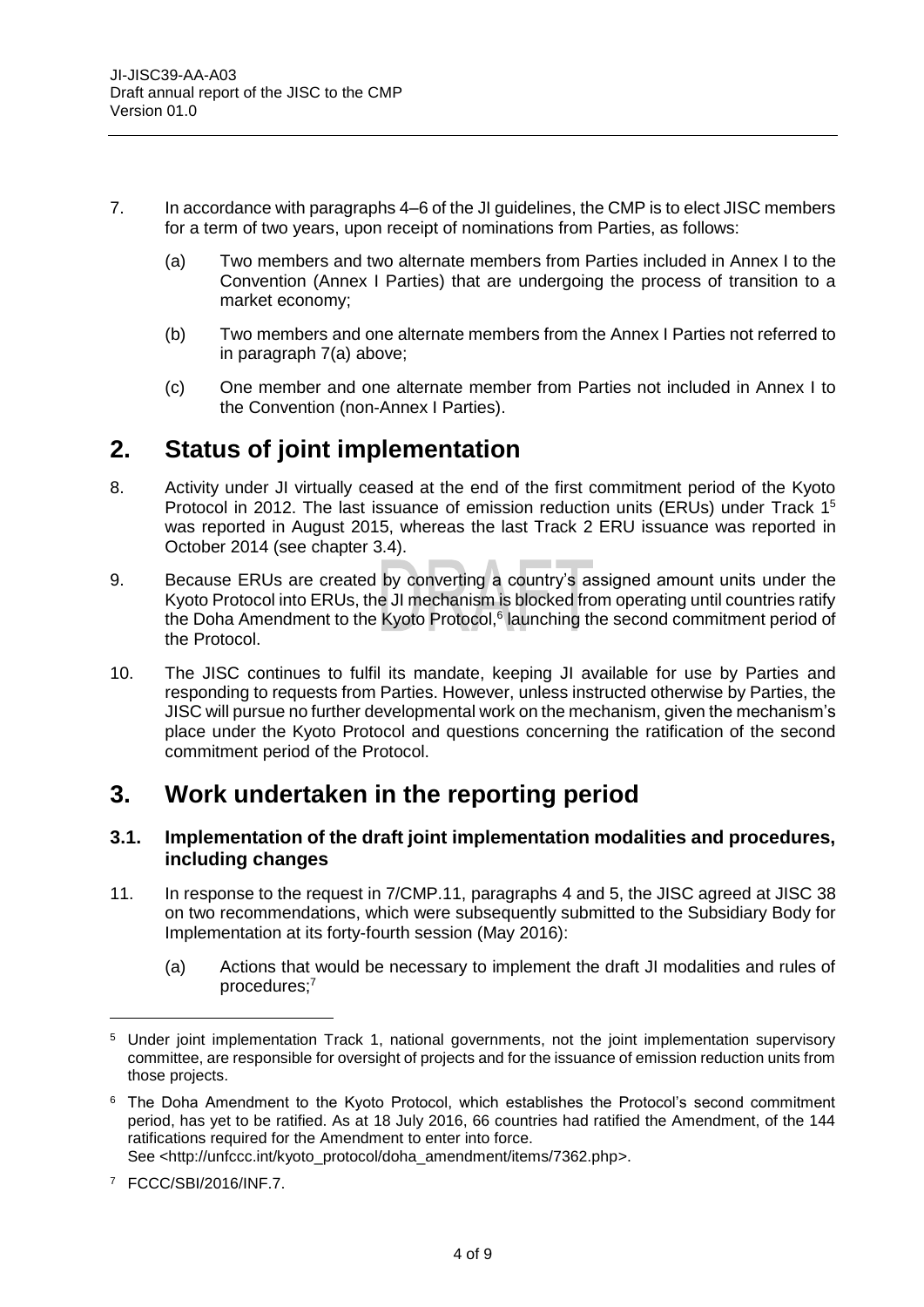(b) Options to address concerns raised by stakeholders and validation by an accredited independent entity (AIE) of post-registration changes, in the context of the review of the JI guidelines.<sup>8</sup>

#### <span id="page-4-0"></span>**3.2. Lessons from and uses for joint implementation**

12. In response to the request in decision 7/CMP.11, paragraph 7, the JISC at its thirty-eighth meeting considered the concept note on "Input from the Joint Implementation Supervisory Committee to CMP 12" related to: experiences and lessons learned from JI for the possible design of mitigation mechanisms; links and interactions with other tools; and synergies between JI and other mitigation mechanisms. The JISC requested the secretariat to incorporate the inputs of the JISC in the concept note. At JISC 39, the revised concept note was presented and the JISC << text to be added >> to the final recommendations, as contained in annex  $\frac{H}{H}$  to this report.

#### <span id="page-4-1"></span>**3.3. Accreditation of independent entities**

- 13. The JISC extended the term of the Joint Implementation Accreditation Panel (JI-AP) members until 1 August 2016, and elected Mr. Benoit Leguet as the chair and Mr. Carlos Fuller as vice-chair of the JI-AP for that period.
- 14. The JI-AP did not hold a meeting during the reporting period, but conducted its work through electronic means to ensure continuity of the accreditation processes.
- 15. Since the inception of the JI accreditation process, 14 independent entities have been granted accreditation. At the end of the reporting period, there were two AIEs. Ten AIEs voluntarily withdrew and two accreditations expired, all in previous reporting periods.
- 16. To reduce costs, after careful consideration of the current demand, impacts and risks, the JISC decided to allow designated operational entities (DOEs) accredited under the accreditation rules of the clean development mechanism (CDM) to act voluntarily as AIEs under JI, and agreed to rely on the CDM accreditation system for all accreditation functions, while taking measures to safeguard environmental integrity (see para. 17 below). The decision was effective from 2 August 2016. On that date, meetings of the JI-AP, AIE assessment activities, calls for JI assessment team experts and the primacy of regulatory documents related to JI accreditation adopted by the JISC ceased.
- 17. In order to address any issues that may arise from DOEs acting as AIEs, given that neither the JISC nor the Executive Board of the CDM will actively review DOEs acting as AIEs during the determination and verification of JI activities, the JISC agreed to adopt a revised complaint procedure and make it effective as of 2 August 2016. The JISC also agreed to maintain the current appraisal and review procedures.
- 18. DOEs were invited to express interest in voluntarily acting as AIEs and declare competence to determine and verify JI projects as of 2 August 2016 by completing a declaration form. Those DOEs designated for sectoral scope 14 under the CDM may act as AIEs for the JI sectoral scope for land-use, land-use change and forestry.
- 19. By the end of the reporting period, 12 DOEs were deemed accredited to act as AIEs.

<sup>8</sup> FCCC/SBI/2016/INF.8.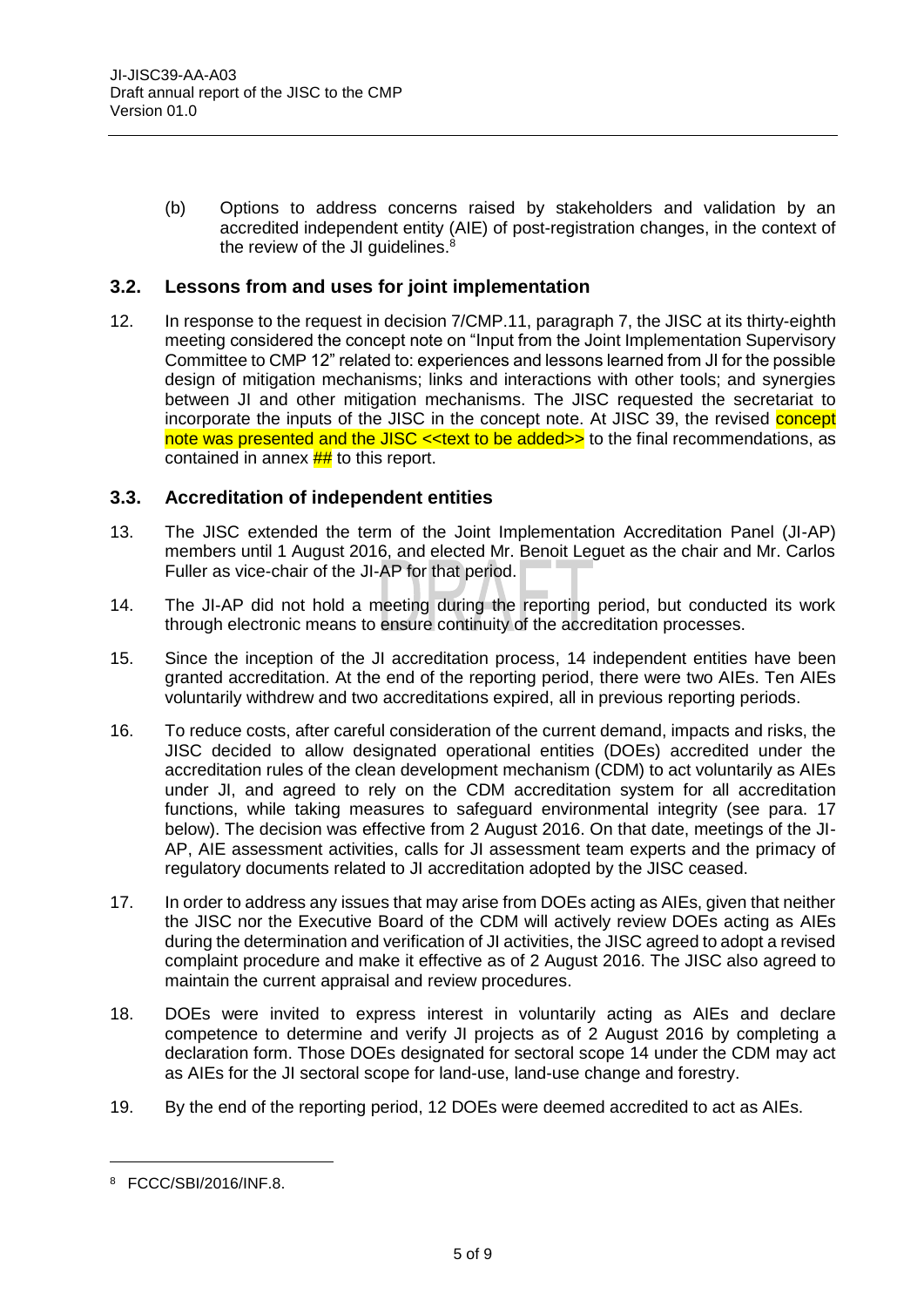#### <span id="page-5-0"></span>**3.4. Verification procedure under the Joint Implementation Supervisory Committee**

- 20. In the reporting period, and as in the previous reporting period, no determination or verification cases were submitted for processing under JI Track 2.
- 21. Since the inception of JI there have been 597 JI Track 1 projects and 128 JI Track 2 projects; and, a total of 871,893,629 ERUs have been issued, of which 846,477,357 were under Track 1 and 25,416,272 under Track 2.<sup>9</sup>

#### <span id="page-5-1"></span>**4. Governance and management matters**

#### <span id="page-5-2"></span>**4.1. Interaction with bodies and stakeholders**

- 22. The JISC continued its regular interactions with independent entities and AIEs and project developers in the reporting period, encouraging them to provide written inputs and inviting the Chair of the DOE/AIE Coordination Forum and the Chair of the Project Developer Forum to meetings of the JISC.
- 23. The JISC made itself available to registered observers at its meetings and held a special side event at CMP 11 titled "The potential for crediting mitigation actions across countries with different types of INDCs".<sup>10</sup> An audio file of the panel discussion is available on the UNFCCC JI website.<sup>11</sup>

#### <span id="page-5-3"></span>**4.2. Outreach activities**

24. The secretariat supported the JISC in reaching out to the press, promoted JI through social media, supported the JISC in holding a side event at CMP 11 (see para. 23 above), and maintained the JI website as a promotional tool and repository of information relating to the mechanism.

#### <span id="page-5-4"></span>**4.3. Membership issues**

- 25. The CMP, by decision 10/CMP.1, established the JISC and subsequently elected its members and alternate members in accordance with paragraphs 4–6 and 8 of the JI guidelines.
- 26. CMP 11 elected new members and alternate members of the JISC to fill vacancies arising from the expiration of the terms of tenure of outgoing members and alternate members. During the reporting period, the JISC comprised the members and alternate members listed in table 1.

<sup>&</sup>lt;sup>9</sup> For a detailed tally of joint implementation (JI) project determinations (projects), emission reduction verifications and issuance of emission reduction units see FCCC/KP/CMP/2015/4, chapter IV. B. However, note that by 30 September 2015, 129 verifications of emission reductions had been published on the JI website, of which 128 were deemed final in accordance with paragraph 39 of the JI guidelines and one was withdrawn; not 130 verifications published and 129 verifications deemed final, as reported in FCCC/KP/CMP/2015/4.

<sup>&</sup>lt;sup>10</sup> Intended nationally determined contributions. Now, nationally determined contributions, under the Paris Climate Change Agreement.

<sup>11</sup> <http://ji.unfccc.int/Workshop/1115.html>.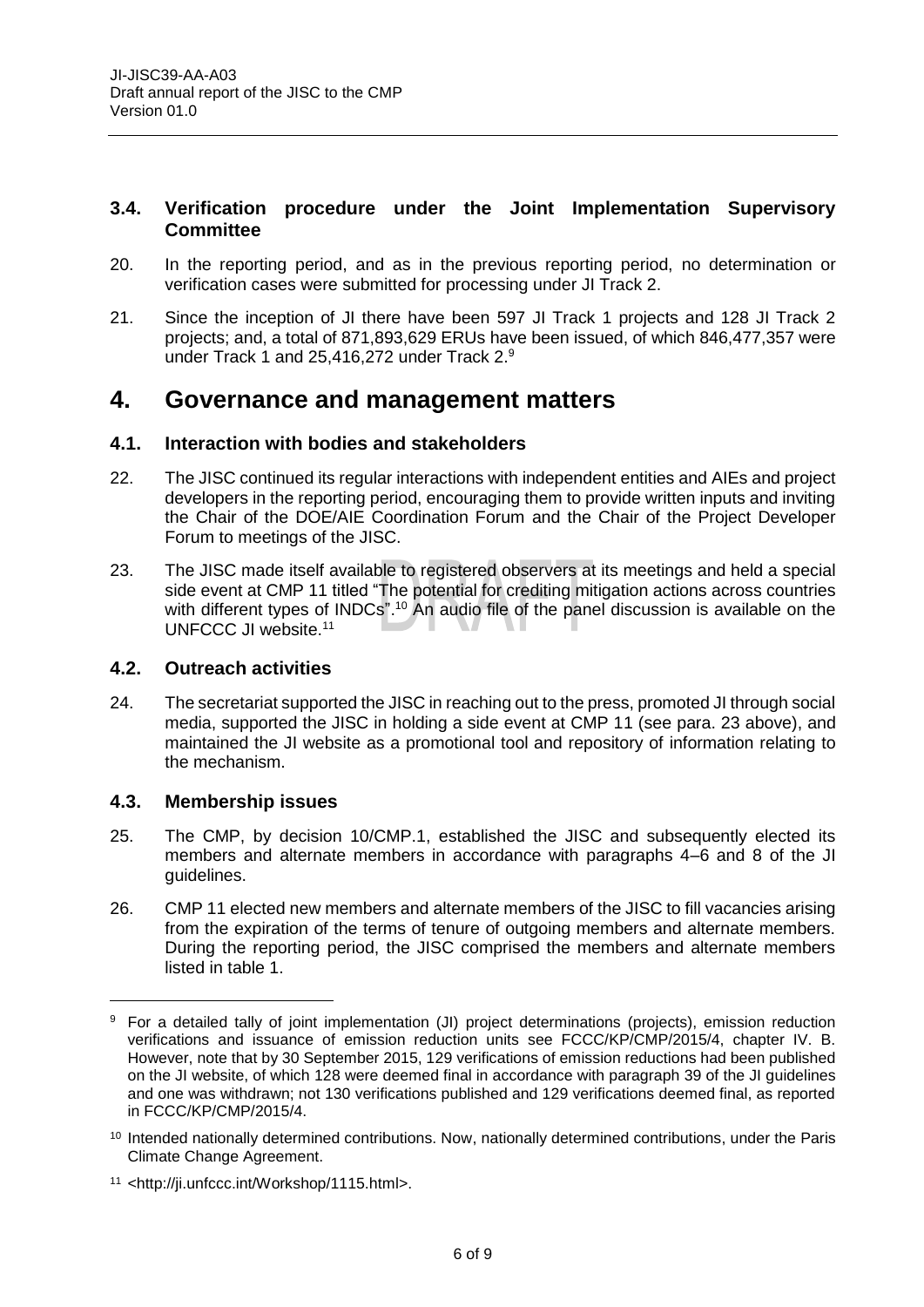| Table 1. | Members and alternate members of the Joint Implementation Supervisory        |
|----------|------------------------------------------------------------------------------|
|          | Committee after the election by the Conference of the Parties serving as the |
|          | meeting of the Parties to the Kyoto Protocol at its eleventh session         |

| <b>Member</b>                                          | Alternate member                       | <b>Constituency</b>                             |
|--------------------------------------------------------|----------------------------------------|-------------------------------------------------|
| Ms. Veneta Borikova <sup>(a)</sup>                     | Ms. Irina Voitekhovitch <sup>(a)</sup> | Annex I Parties with<br>economies in transition |
| Vacant <sup>(b), (1)</sup>                             | Mr. Carlos Fuller <sup>(b), (2)</sup>  | Non-Annex I Parties                             |
| Ms. Izabela Zborowska <sup>(b)</sup>                   | Ms. Iryna Rudzko <sup>(b)</sup>        | Annex I Parties with<br>economies in transition |
| Ms. Julia Justo Soto <sup>(a)</sup>                    | Mr. Komi Tomyeba <sup>(a)</sup>        | Non-Annex I Parties                             |
| Mr. Benoît Leguet <sup>(a)</sup>                       | Mr. Jakob Lenz <sup>(a)</sup>          | <b>Annex I Parties</b>                          |
| Ms. Gherghita Nicodim <sup>(a)</sup>                   | Mr. Mykhailo Chyzhenko <sup>(a)</sup>  | Annex I Parties with<br>economies in transition |
| Mr. Guoqiang Qian(b)                                   | Vacant $(b)$ , $(3)$                   | Non-Annex I Parties                             |
| Mr. Konrad Raeschke-<br>Kessler <sup>(b)</sup> (Chair) | Ms. Vanessa Leonardi <sup>(b)</sup>    | <b>Annex I Parties</b>                          |
| Mr. Takahiko Tagami <sup>(a)</sup>                     | Vacant <sup>(a), (4)</sup>             | <b>Annex I Parties</b>                          |
| Mr. Albert Williams <sup>(b)</sup><br>(Vice-Chair)     | Mr. Derrick Oderson <sup>(b)</sup>     | Small island developing States                  |

(a)Term: 2 years, i.e. ending immediately before the first meeting in 2017.

(b)Term: 2 years, i.e. ending immediately before the first meeting in 2018.

(1)Ms. Carola Borja resigned effective 26 February 2016.

(2) Nomination pending since CMP 11. Mr. Fuller remains in office until his successor is nominated by the respective regional group/constituency.

(3)Mr. Chebet Maikut resigned effective 18 May 2016.

(4)Nomination pending since CMP 10.

#### <span id="page-6-0"></span>**4.4. Election of the Chair and the Vice-Chair of the Joint Implementation Supervisory Committee**

- 27. At its thirty-eighth meeting, the JISC elected by consensus Mr. Konrad Raeschke-Kessler, a member from an Annex I Party, as its Chair, and Mr. Albert Abel Williams, a member from a non-Annex I Party, as its Vice-Chair. Their tenures will end immediately before the first meeting of the JISC in 2017.
- 28. The JISC expressed its deep appreciation to the outgoing Chair, Ms. Julia Justo Soto, and Vice-Chair, Mr. Konrad Raeschke-Kessler, for their excellent leadership during 2015.

#### <span id="page-6-1"></span>**4.5. Meetings in 2016**

- 29. The JISC held two meetings in 2016, its thirty-eighth meeting, 17–18 March, and thirtyninth meeting, 20–21 September, both in Bonn, Germany.
- 30. The annotated agendas for the JISC meetings, documentation supporting agenda items and reports containing all agreements reached by the JISC are available on the JI website.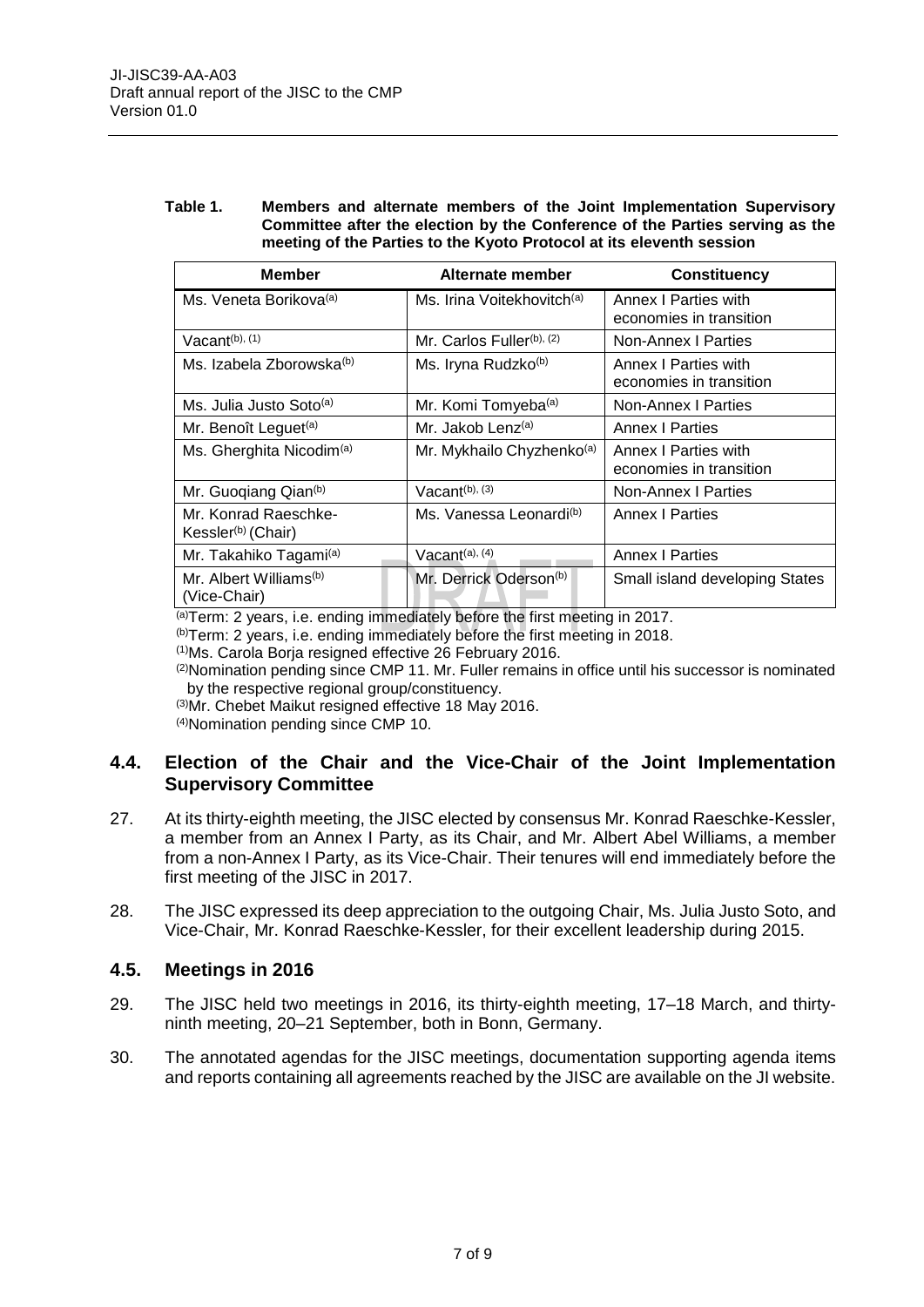#### <span id="page-7-0"></span>**5. Status of financial resources for the work of the Joint Implementation Supervisory Committee and its supporting structures**

- 31. In accordance with decision 5/CMP.10, the JISC is ensuring sufficient infrastructure and capacity for Parties to use the mechanism until at least the end of the additional period for fulfilling commitments under the second commitment period of the Kyoto Protocol.
- 32. During the reporting period, the JISC continued to carefully monitor<sup>12</sup> the status of, and prudently utilize, the resources available for the work on JI. Resources were used in support of the approved two-year business plan and management plan for 2016–2017, as detailed in the JISC workplan for 2016,<sup>13</sup> including:
	- (a) Two meetings of the JISC;

- (b) Work in response to decision 7/CMP11;
- (c) Activities relating to the JI accreditation system.
- 33. The budget performance report provided in this chapter contains information on income and expenditure for the reporting period, including status of income and expenditure against budget. Table 2 provides a summary of the income of the JISC in 2016.

#### **Table 2. Income for the work of the Joint Implementation Supervisory Committee, 2016** (United States dollars)

| Status of income in 2016(a)                      | Amount    |
|--------------------------------------------------|-----------|
| Carry-over figure from 2015 <sup>(b)</sup>       | 5 285 401 |
| Contributions received in 2016                   |           |
| Total joint implementation Track 1 fees for 2016 |           |
| Total joint implementation Track 2 fees for 2016 |           |
| Total income with 2015 carry-over                | 5 285 401 |

(a)The financial reporting period in 2016 is from 1 January to 31 August.

(b) Includes JI Track 2 fees previously held in reserve and exchange rate losses on fund balance held as a result of exchange rate fluctuations from EUR to USD. At the time of reporting, exchange rate loss amounted to USD 972,454.32. Accordingly, the carry-over figure of USD 6,399,988 from 2015 has been reduced to USD 5,285,401.

34. The budget of the JISC for 2016 amounted to USD 826,998, with expenditure amounting to USD 600,811, yielding a difference of USD 226,187, as shown in table 3.

<sup>12</sup> The CMP, by decisions 3/CMP.2, 3/CMP.3, 5/CMP.4, 3/CMP.5, 4/CMP.6, 11/CMP.7 and 6/CMP.8, requested the JISC to keep the JI management plan under review and to make adjustments as necessary to continue ensuring the efficient, cost-effective and transparent functioning of the JISC.

<sup>13</sup> <http://ji.unfccc.int/UserManagement/FileStorage/F2P8IN05HAE79L1V64WRQ3CDKUYGJT>.